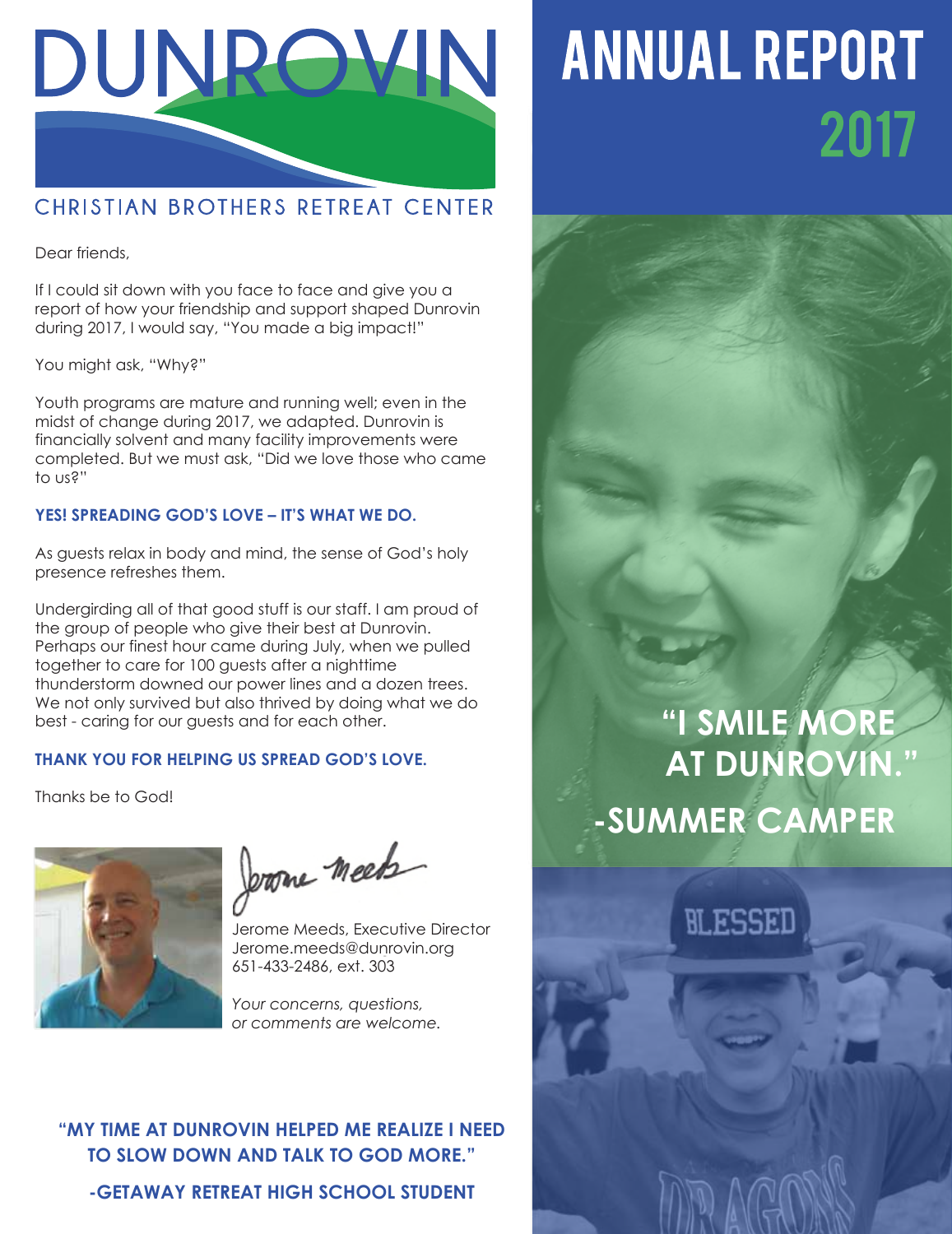# GUESTS

**The word is out – guests enjoy the serenity of God's creation where they unwind from daily stress and take a deep breath of fresh air. In 2017, Dunrovin welcomed men's/women's church groups, youth groups, Jewish women, Catholic seminarians, business people, fire fighters, college professors, painters, writers, families, children, private retreatants, and more…**

#### **2017 Breakdown of Guest Use**

**Dunrovin Program Guests (22%) Youth Rental Guests (28%) Adult Rental Guests (50%)**



**Total of 3,322 Guests**



#### **"I NEVER KNEW ABOUT THIS PLACE. IT IS LIKE A GEM SO CLOSE TO THE CITY." -GUEST IN CABIN**

**DUNROVIN HOSTED 17 NEW GROUPS DURING 2017.** 

**RENTAL INCOME INCREASED 18.5% COMPARED TO 2016.**

**What do guests say when we tell them that income from their rental groups cover Retreat Center operating expenses that bring young people to retreats and camps?** 

**"WE'RE GOING TO SPEND MONEY SOMEWHERE, MIGHT AS WELL BE WHERE IT WILL DO A LOT OF GOOD!"**

### **YOUTH PROGRAMS FOUR DISTINCT YOUTH PROGRAMS IN ONE MISSION**

**GETAWAY YOUTH RETREATS:** Give students time to unplug from everyday routines and reflect on who they are in God.

**YOUR DONATIONS SPREAD GOD'S LOVE TO 164 YOUNG PEOPLE.**

**"THE RETREAT INTRODUCED ME TO ALL THE WAYS GOD LOVES ME AND HOW I CAN LOVE HIM IN RETURN."**

#### **LEAD-ENCOUNTER:** An evangelistic peer-to-peer approach to spark the faith.

**YOUR DONATIONS PROMOTED A PERSONAL ENCOUNTER WITH JESUS FOR 206 STUDENTS.**

**"I REALIZE JESUS KNOWS I AM STRUGGLING TO BELIEVE BUT HE WANTS ME TO ASK HIM FOR FAITH & FOR HELP."** 





**LEAD-INTENSIVE (DLITE):** A dynamic leadership training for teens with a missionary opportunity close to home.

**YOUR DONATIONS GREW THE GODLY FAITH AND CHARACTER OF 42 TEENAGERS.**

**"MY DLITE TEAM TAUGHT ME THAT I CAN'T ALWAYS DO THINGS ON MY OWN. SOMETIMES I NEED SOMEONE TO GIVE ME A HAND."**

**SUMMER LEADERSHIP CAMPS:** A place where inner-city children discover a world outside of poverty.

**YOUR DONATIONS CHANGED A LITTLE CORNER OF THE WORLD FOR 217 CHICAGO AND TWIN CITIES CHILDREN.**

**"I LEARNED TO BE LESS SELFISH AND TO PUT OTHERS BEFORE ME."**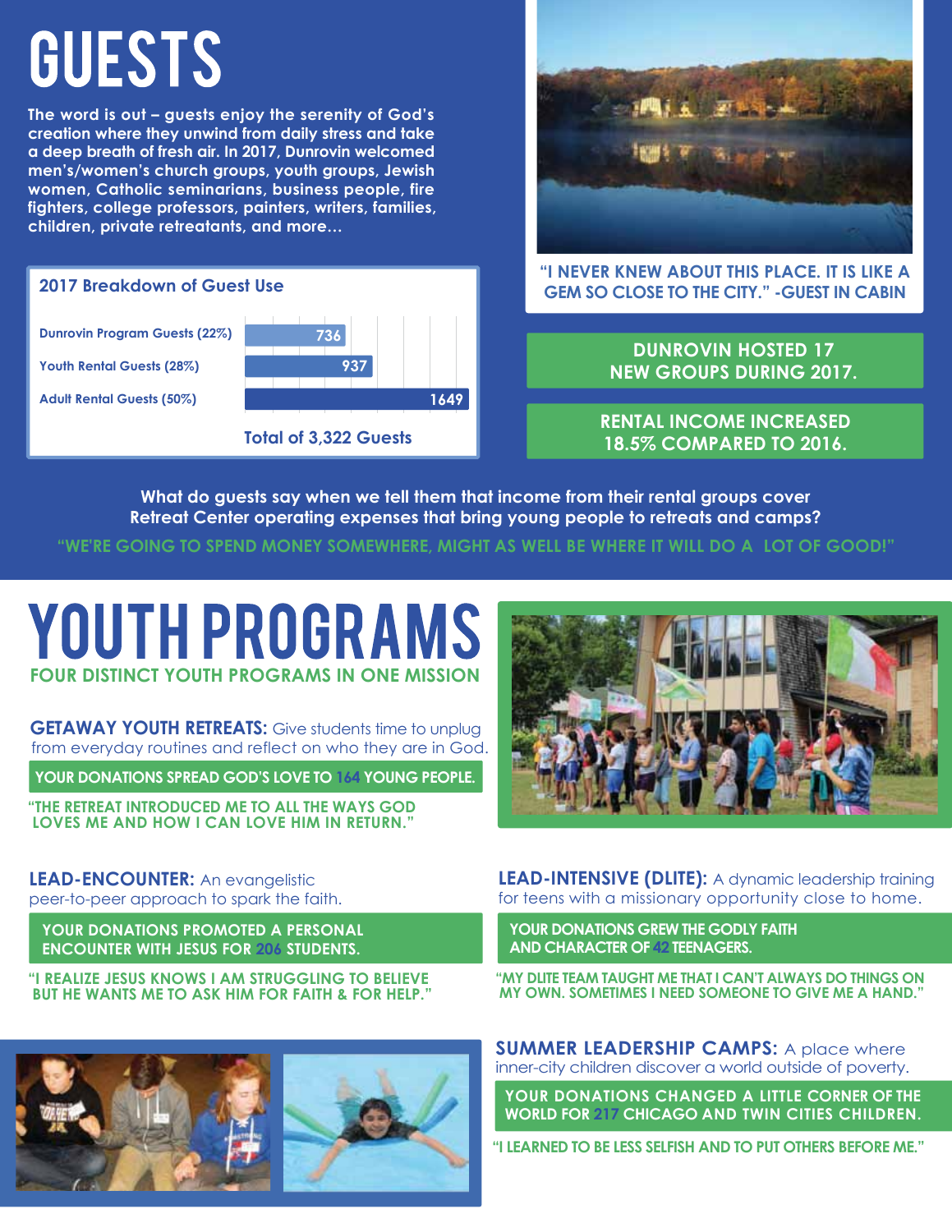# **CHEERFUL GIVING**

**FUNDS RAISED 64% INCREASE OVER 2016** 

#### **SPECIAL ACKNOWLEDGEMENT FOR A LARGE GIFT FROM AN ANONYMOUS DONOR**

#### **With sincere gratitude, we acknowledge the gifts of:**

- 123 individual donors
- 11 Christian Brothers/communities
- 10 foundations and grants
- 3 religious/priests
- 1 matching gift by an individual
- 39 gifts in kind by individual donors
- And many others who abundantly supported Dunrovin through prayer, service, and encouragement.

**100% of your donations are used to pay out-of-pocket expenses as you create a safe, fun, and faith-filled retreat experience for youth who could not otherwise afford to come!**



**Total Income \$502,584**



| <b>Service Service</b> | Administration (3%)                          | \$16,257  |  |
|------------------------|----------------------------------------------|-----------|--|
|                        | Insurance $(4\%)$                            | \$21,622  |  |
|                        | Maintenance, Building, Grounds (5%) \$22,705 |           |  |
|                        | Utilities (5%)                               | \$26,259  |  |
|                        | Future Project Adjustment (12%)              | \$55,474  |  |
|                        | Food, Kitchen, Laundry (14%)                 | \$68,289  |  |
| <b>I</b>               | Salaries & Related Costs (56%)               | \$271,278 |  |
|                        |                                              |           |  |

**Total Expense \$481,884**

**Net Ordinary Income \$20,700**

### **2017 SUNSET BENEFIT CRUISE**

#### **"DUNROVIN IS AN ORDINARY PLACE DOING EXTRAORDINARY THINGS." -JOAQUIN MARTINEZ, ST. STEPHEN'S CHURCH, MINNEAPOLIS**

#### **In July, 266 friends joined in a gorgeous evening on the Sunset Benefit Cruise, courtesy of St. Croix Boat & Packet of Stillwater.**

You made it happen! Thank you! You gave an additional \$5,435 to meet Greg & Cathy Stevens matching challenge gift of \$5,000. Total net income for the cruise was over \$19,000.

Congratulations to Mr. Jim Franzen, Recipient of the 2017 Brother I. Damien Award, for carrying on the vision of serving youth at Dunrovin since the 1980s.

Thank you to cruise sponsors Catholic United Financial, Premier Banks, Mainstreet Bar & Grill, US Foods, and Caspers of Egan.